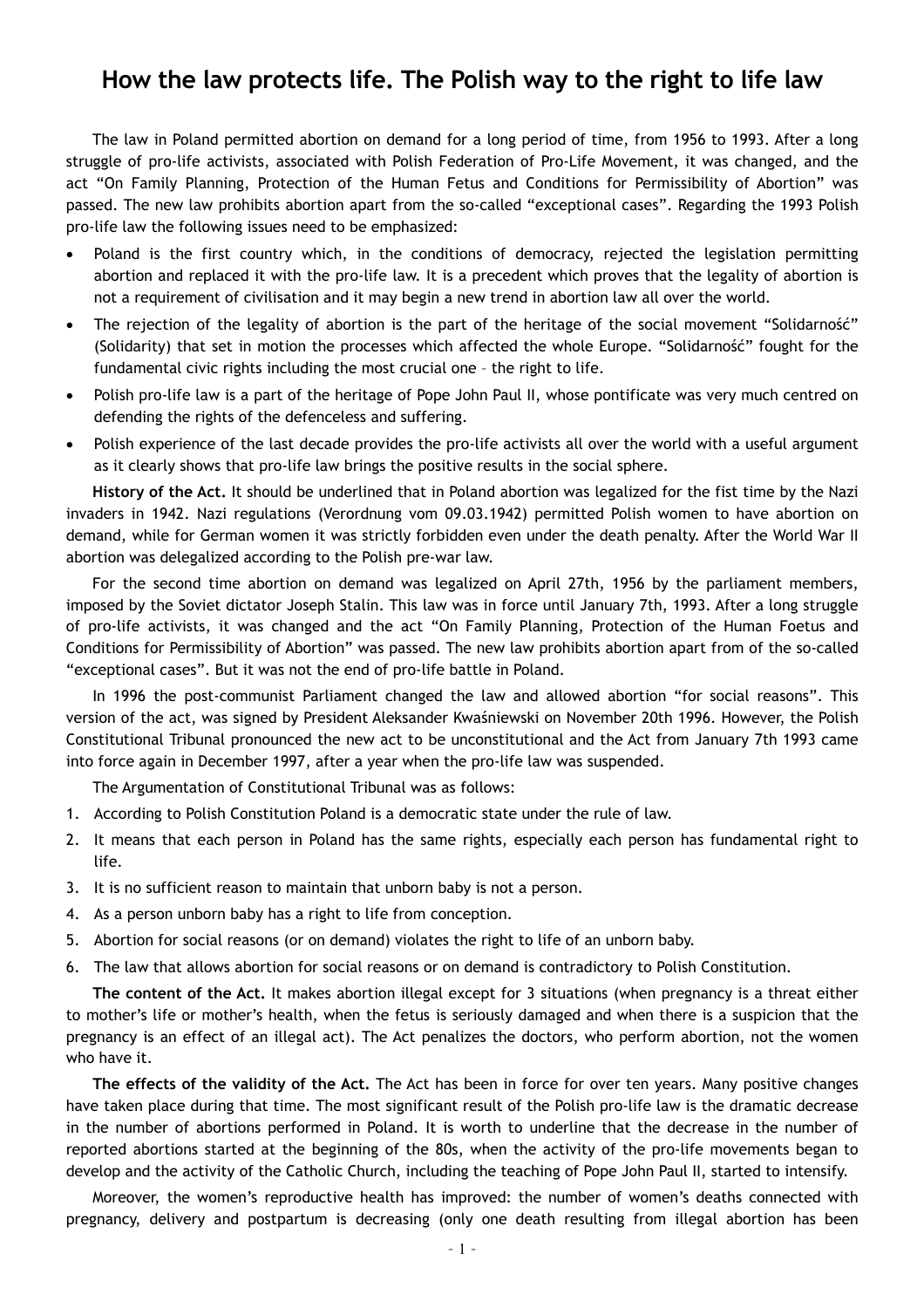reported in this period of time); the awareness about reproduction matters has been raised (the number of juvenile mothers is decreasing); both the number of the mortality among the new-borns and the number of miscarriages have dropped.

Those are the main effects of the operation of the Pro-life Act in Poland. Other aspects of the functioning of this law are equally interesting. We would like to present a comparison which clearly shows that the objections of the pro-abortionist circles (which were raised during the process of the Act's legislation and which is most common argumentation of pro-abortionist all over the world) pointing to the alleged side-effects of the act were groundless. On the contrary, constant improvement of the reproductive health of Polish women, the reproductive consciousness and the decrease of perinatal mortality can be proved.

| Objections to the act that occurred<br>while legislation was under consideration                                     | The real situation                                                                                                                                                                                                                                  |  |
|----------------------------------------------------------------------------------------------------------------------|-----------------------------------------------------------------------------------------------------------------------------------------------------------------------------------------------------------------------------------------------------|--|
| 1. The hospitals will be full of women who tried to have<br>an abortion illegally and in poor conditions.            | The number of women's deaths connected with<br>pregnancy, delivery and postpartum is on the<br>decline (80 in 1991, 23 in 2004 and 11 in 2007).                                                                                                     |  |
| 2. Women who have to become mothers will have neither<br>a steady income nor any assistance.                         | Shelter, support, and resources for pregnant<br>women and new mothers are still underexploited.                                                                                                                                                     |  |
| 3. The prisons will be packed with women convicted of<br>having an abortion.                                         | The Act punishes the medical personnel for<br>performing The abortion, not the woman who had<br>it.                                                                                                                                                 |  |
| 4. The number of abandoned newborns and infanticide<br>cases will increase dramatically.                             | The number of infanticide cases has actually<br>fallen (59 in 1992, 26 in 2001, 19 in 2004, 13 in<br>2007 and 13 in 2008), and the number of death of<br>abandoned babies has become stabilized on the<br>level $0 - 2$ a year.                     |  |
| 5.<br>Unplanned pregnancies among teens will rise sharply.                                                           | The number of mothers younger than 19 years old<br>is decreasing (it was 8% in 1990, 7% in 2001 and<br>5,1% in 2008).                                                                                                                               |  |
| 6. The number of miscarriages classified as unintentional<br>(but in fact caused by women themselves) will increase. | The number of miscarriages is down. (See Table 1).                                                                                                                                                                                                  |  |
| 7. The number of deaths connected with pregnancy,<br>confinement and delivery will increase.                         | The number of deaths connected with pregnancy,<br>confinement and delivery has dropped, and there<br>has been a decrease in the number of cases of<br>gynecological complications which might be a result<br>of illegal abortions. (See Diagram 1). |  |

*Source: The Government Reports on executing the Anti−abortion Act "On Family Planning, Protection of the Human Fetus and Conditions for Legal Abortion" per year 2001-2008.* 

**Social acceptance for the Act.** Social acceptance for abortion has been decreasing. In 1992 26% of respondents said that abortion should be available without limits. This number dropped considerably and today only 16% of Poles express their approval for abortion. The vast majority of Polish citizens think that abortion should be banned in the situations described in the Act.

Unfortunately in the same period of time the acceptance for a statement that abortion in some circumstances should be allowed have dropped less. This is a prove that the law that is currently in power has a real influence to the attitudes towards abortion.

**How the law protects life.** The time has come to attempt an more accurate assessment of the influence of the Anti-abortion Act. We hope that this brief presentation, based on official government data, will answer the most frequently asked questions.

#### • **Has the number of abortions decreased since the Anti-Abortion Act was passed in Poland?**

Yes, it has. See enclosed Table 1, showing the number of legal abortions registered each year. They indicate a rapid decrease, the only exception being the year 1997 when the Act was partly suspended. Generally, the number of abortions is decreasing every year.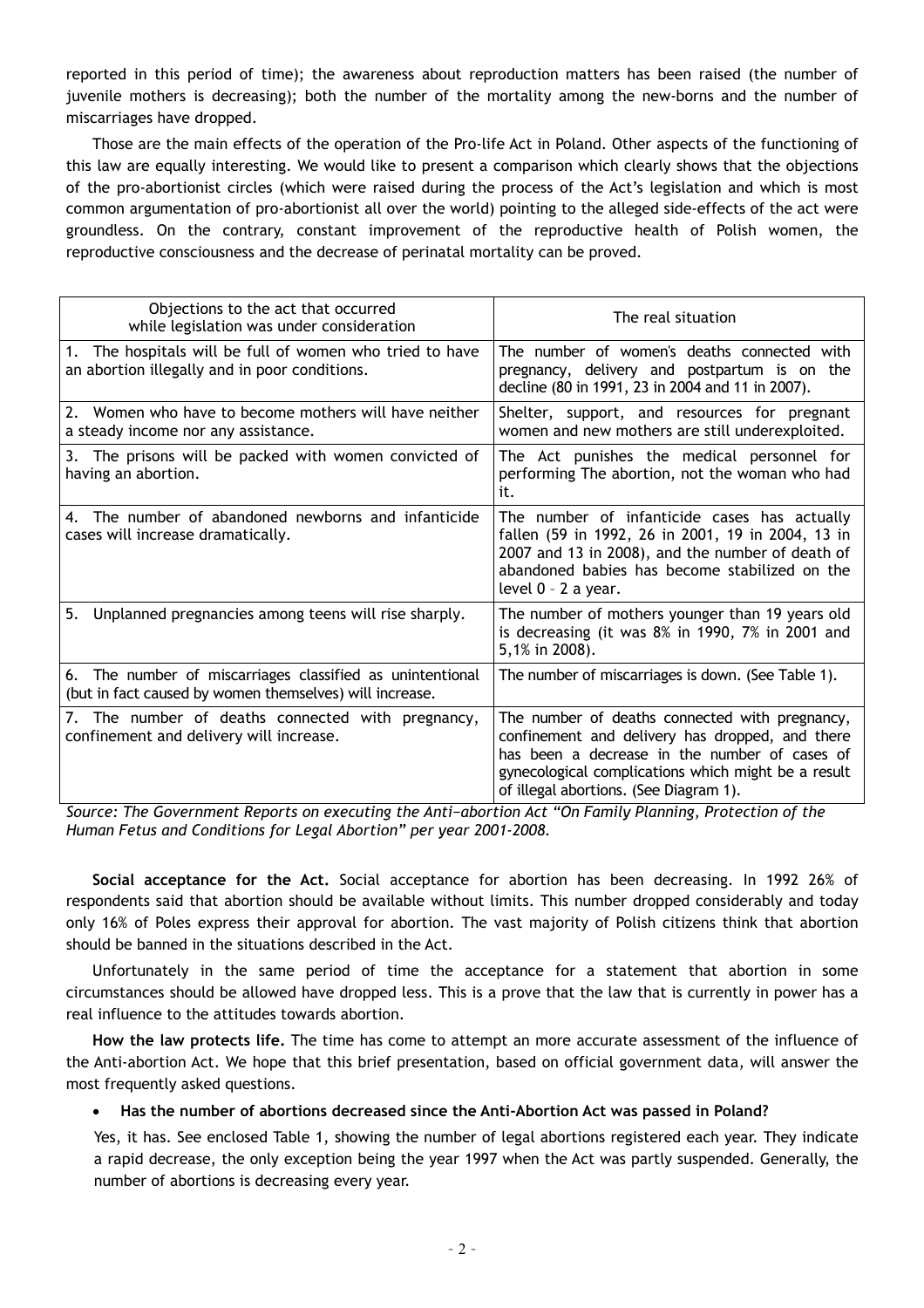| Year | Abortion<br>in general | Threat for<br>mother's health<br>and life | <b>Disease</b><br>of conceived<br>child | Pregnancy<br>resulting from<br>crime (incest, rape) | Natural<br>miscarriages |
|------|------------------------|-------------------------------------------|-----------------------------------------|-----------------------------------------------------|-------------------------|
| 1988 | 105 333                |                                           |                                         |                                                     | 59 076                  |
| 1989 | 82 137                 |                                           |                                         |                                                     | 59 549                  |
| 1990 | 59 417                 |                                           |                                         |                                                     | 59 454                  |
| 1991 | 30 878                 |                                           |                                         |                                                     | 55 992                  |
| 1992 | 11 640                 |                                           |                                         |                                                     | 51 802                  |
| 1993 | 777                    | 736                                       | 32                                      | 9                                                   | 53 057                  |
| 1994 | 782                    | 689                                       | 74                                      | 19                                                  | 46 970                  |
| 1995 | 559                    | 519                                       | 33                                      | $\overline{7}$                                      | 45 300                  |
| 1996 | 495                    | 457                                       | 40                                      | 8                                                   | 45 054                  |
| 1997 | 3 0 4 7                | 409                                       | 107                                     | $\overline{7}$                                      | 44 185                  |
| 1998 | 310                    | 211                                       | 46                                      | 53                                                  | 43 959                  |
| 1999 | 151                    | 94                                        | 50                                      | 1                                                   | 41 568                  |
| 2000 | 138                    | 81                                        | 55                                      | $\overline{2}$                                      | 41 007                  |
| 2001 | 124                    | 63                                        | 56                                      | 5                                                   | 40 559                  |
| 2002 | 159                    | 71                                        | 82                                      | $6\phantom{1}6$                                     | 41707                   |
| 2003 | 174                    | 59                                        | 112                                     | 3                                                   | 42 381                  |
| 2004 | 193                    | 62                                        | 128                                     | 3                                                   | 42 183                  |
| 2005 | 225                    | 54                                        | 168                                     | 3                                                   | 40 754                  |
| 2006 | 340                    | 82                                        | 246                                     | 12                                                  | 41764                   |
| 2007 | 322                    | 37                                        | 282                                     | 3                                                   | 43 615                  |
| 2008 | 499                    | 32                                        | 467                                     | $\pmb{0}$                                           | 45 620                  |

#### **Table 1. Number of registered abortions: 1988-2008**

*Source: The Year–Books, The Government Reports on executing the Anti−abortion Act "On Family Planning, Protection of the Human Fetus and Conditions for Legal Abortion".* 

### • **What is the scale of the underground abortions problem in Poland? Are the accounts of their massive scale occurrence true?**

It is obvious that the official statistics on the number of abortions differ from reality. Annual governmental reports indicate that each year several dozen of such cases are the subject of a legal inquiry. For example there were 59 reported cases of illegal abortions in 2005. The organs of prosecution are not active enough in prosecuting illegal abortions, whose number, as we have said, is greater than is detected. The huge number of press adverts offering "regulation of menstruation" or "gynecological surgeries" (which are code expressions for abortion) juxtaposed with the number of criminal abortion cases investigated by prosecution shows the negligence of the prosecution organs.

It is very difficult to estimate the real number of illegal abortion in Poland, nevertheless it is no evidence that this number is high. Contrary, the lack of the side-effects connected with abortion such as gynecological complications indicates that illegal abortion is not a very social problem.

All this allows us to put forward a credible thesis that, though illegal abortion is still a problem, it is not a large scale phenomenon, as was suggested by the Polish branch of the International Planned Parenthood Federation. Claims of this kind lack any substantial basis, and are aimed at misinforming the public, as well as undermining the anti-abortion Act, its purpose and usefulness.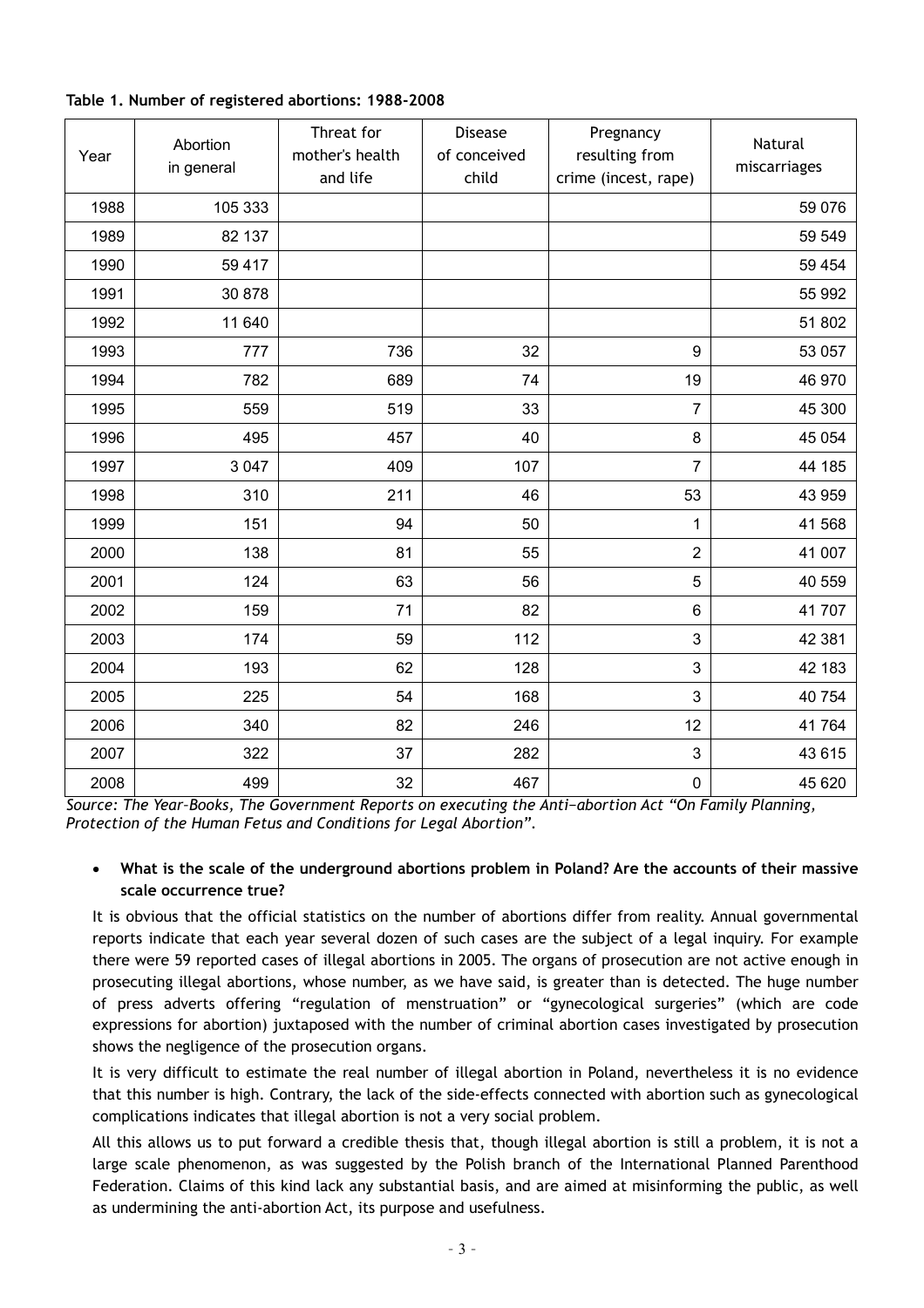



*Source: The Government Reports on executing the Anti−abortion Act "On Family Planning, Protection of the Human Fetus and Conditions for Legal Abortion".* 

• **If the number of abortions has decreased, how can we explain the fact that birth rate has not increased in Poland?** 

The decline in birth rate, a very worrying and alarming phenomenon, is not a result of illegal abortions. It should rather be attributed to long-term demographic trends, such as: the smaller number of contracted marriages, changes in women's procreation age and structure, the growing problem of sterility related to the civilization transitions and, finally, changing behavioral patterns and preferences regarding the make-up of families today.

• **Has there been an increase in the number of cases of gynecological complications which might be a result of illegal abortions?** 

On the contrary. As one can see in Diagram 1, the number of deaths connected with pregnancy, confinement and delivery has dropped. This observation, coupled with the decreasing number of spontaneous miscarriages proves the general improvement of procreative health of women. If the information about the number of illegal abortions in Poland was true, we would also have observed the increase in the number of miscarriages, as well as deaths of women as a result of complications after illegal abortion. Another positive effect of the Act is introducing the "Program of Betterment of Prenatal Care in Poland". **One of its results is reducing the number of deaths among infants from 19,3‰ in 1990 to 5,6‰ in 2008.** 



**Diagram 2. Number of infanticide cases in Poland** 

*Source: The Government Reports on executing the Anti−abortion Act "On Family Planning, Protection of the Human Fetus and Conditions for Legal Abortion".*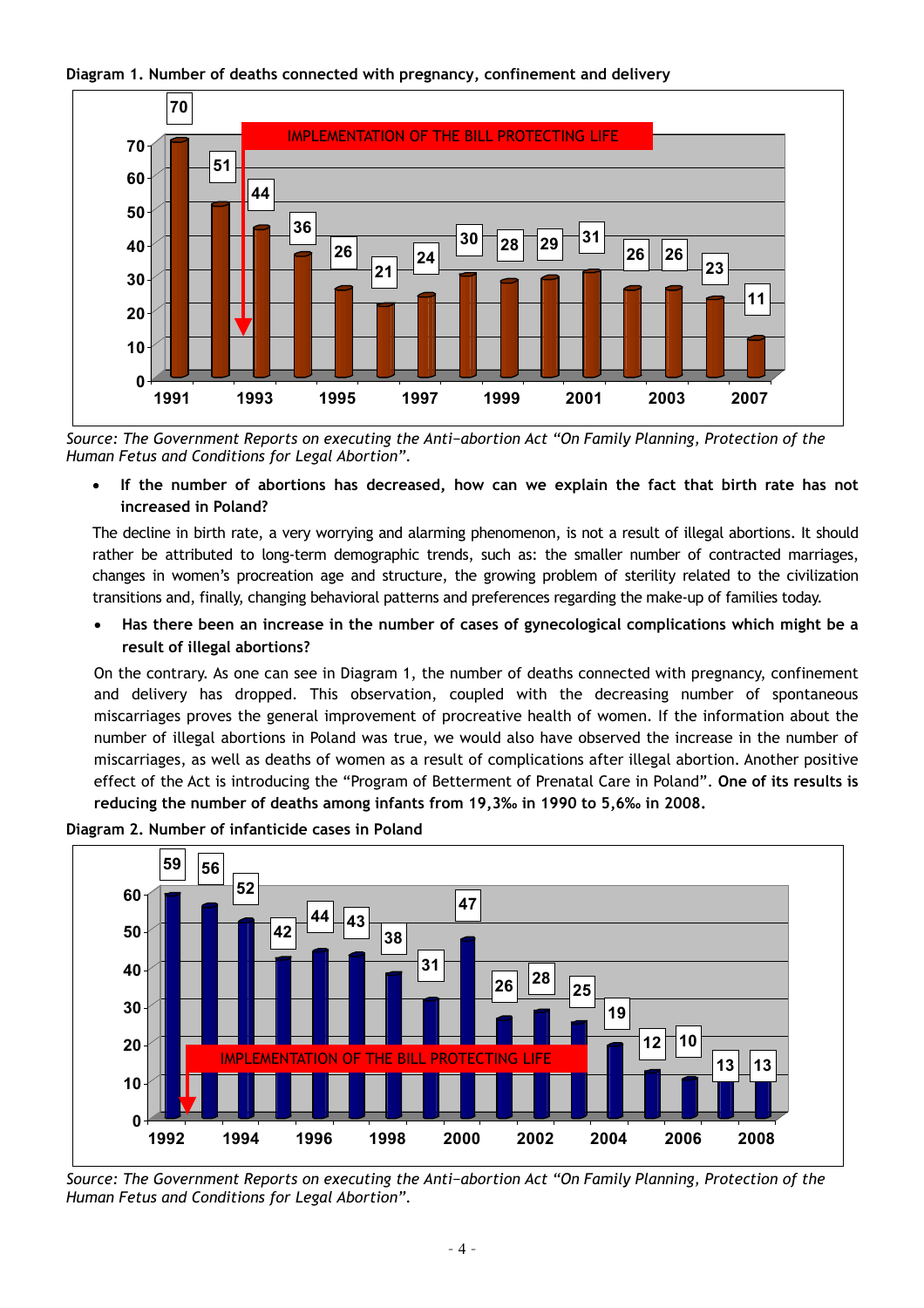• **Has the fact that abortion is illegal caused the growth in the number of infanticides committed by mothers just after the delivery?** 

On the contrary, as we can see in Diagram 2, the incidence of infanticide is constantly decreasing. To make headlines of isolated cases of infanticide, suggesting that they were brought about by the anti-abortion law, is nothing but to cynically use human tragedy to manipulate and control public opinion.

#### • **How often does it happen that women leave their new-born children in hospitals?**

The number of children abandoned in hospitals for reasons different than their health, is about 1.000 per year. It is important to add that number of children left in hospitals, children that often find foster or adoptive families later on, do not pose a serious social problem. Pro-abortionists argue that, were it not for the Act, these children might not have been born. This is to say that they would have been killed before being born – this being considered a preferable option.

#### • **Does the pro-life law influence over the attitudes of young people?**

Certainly yes. The prove may be the significant decreasing of juvenile pregnancies as one can see in Diagram 3.

#### • **What are the perspectives for the future? What awaits Poland in the coming years regarding pro-life law?**

As we have show above social acceptance for abortion has been decreasing. The vast majority of Polish citizens agree that the right to life of the unborn children should be protected by law and think that abortion law should remain in force in its present form. The majority of political parties in Poland hold the opinion that the Act is the optimal compromise and do not wish to change it either.



**Diagram 3. Juvenile pregnancies as a percentage of total number of births in Poland** 

Source: *The Government Reports on executing the Anti−abortion Act "On Family Planning, Protection of the Human Fetus and Conditions for Legal Abortion".* 

#### • **Does the Act "On Family Planning, Protection of the Human Fetus and Conditions for Permissibility of Abortion" sufficiently protect all unborn children?**

Unfortunately, it does not protect children who are ill, whose conception was a result of a crime, and children whose growth in the womb creates a risk for their mother's health. This is a shameful discrimination, especially as the exclusion concerns children who require special care. However, pro-life activists are aware that in order to achieve the full legal protection of all unborn children, a great educational effort is necessary as people accepts the current Act as sufficient. This social education directed at raising respect for the life of every human being from conception to the natural death is the top priority of the Polish Federation of Pro-life Movement.